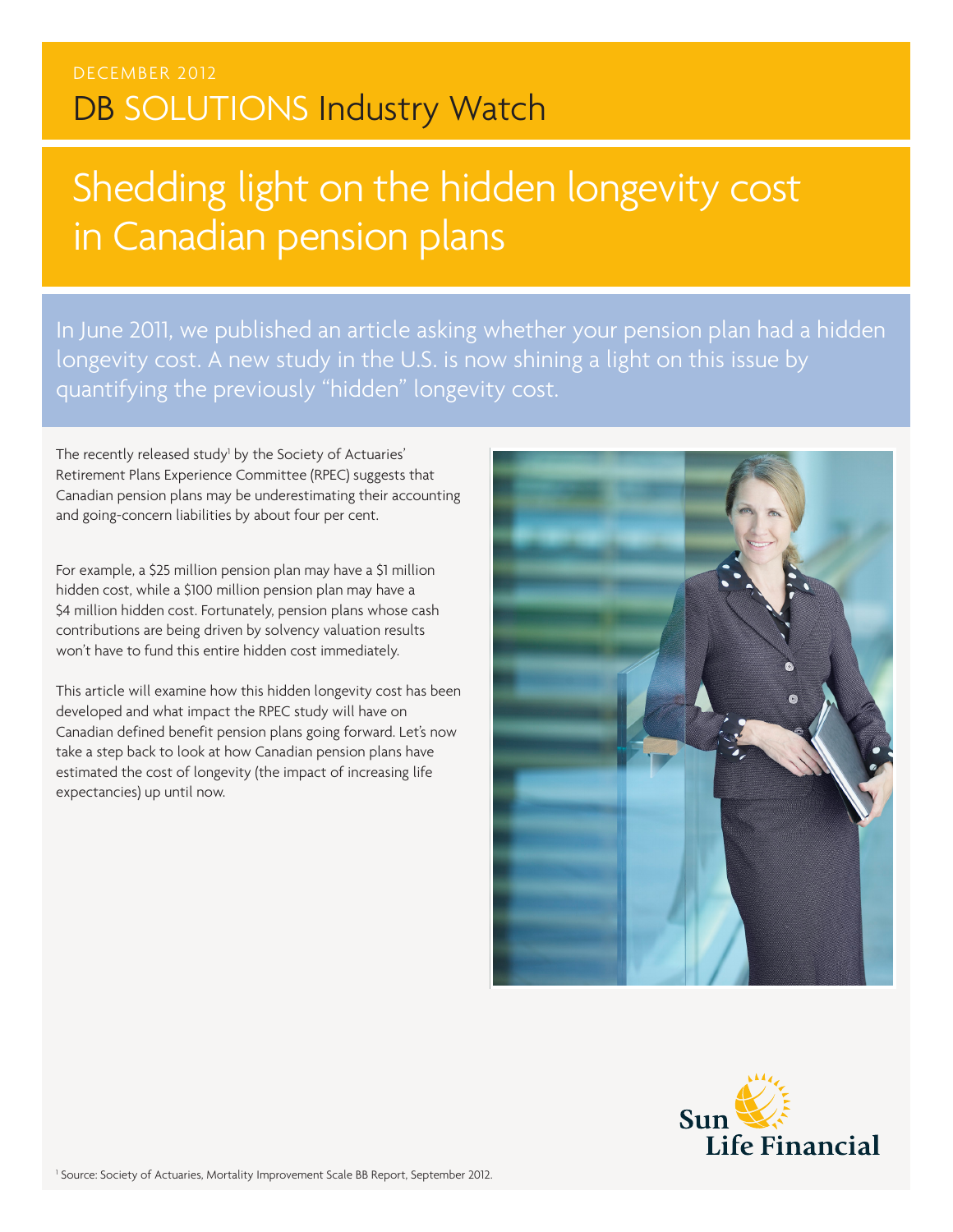## **WE'VE HEARD IT BEFORE: RETIREES ARE LIVING LONGER**

It is no secret that a 65-year-old who retires today will live longer than a 65-year-old who retired 20 years ago. Pension plans realize this and most are assuming that members will continue to live longer in the future (as we have seen in the past). Estimating exactly how much longer has proven tricky, but it is ultimately very important for pension plans. As pensioners are expected to live longer in the future, plans must set aside more money today to make these future payments.

#### **THE RUSTING STANDARD: AA SCALE**

For the past 20 years, the only real choice that plan sponsors had was to use the AA scale to project future increases in life expectancy. The AA scale was developed in 1994 by looking at U.S. experience between 1977 and 1993. The RPEC recognizes that the AA scale is outdated and is working to produce a new table using more recent population data from 1994 to 2007. In fact, prior to the study's completion at the end of 2013, the RPEC rushed to release the interim BB scale so that plans could start using it right away.

#### **OUT WITH THE OLD, IN WITH THE NEW**

Why couldn't the RPEC wait until the end of 2013 when the study was complete to release the table? While working on the new table, the RPEC realized that the AA scale significantly underestimated the life expectancy of pension plan members (people were living longer than they had estimated 20 years ago). The RPEC recognized that this could have a significant impact on pension plans and subsequently released the BB scale prior to study completion in order to give plan sponsors and consultants an early warning.

Although the BB scale is based on U.S. data, it provides an indication to Canadian pension plans that their members may also be living longer than expected. A new improvement scale based on Canadian data is in progress and we will report on it when more information is available.

It should be noted that the impact of the BB scale is broadly consistent with the impact of the CLIFR scale, which is based on Canadian data and was released by the Committee for Life Insurance Financial Reporting (CLIFR), a committee of the Canadian Institute of Actuaries (CIA), for use by Canadian life insurers in 2010.

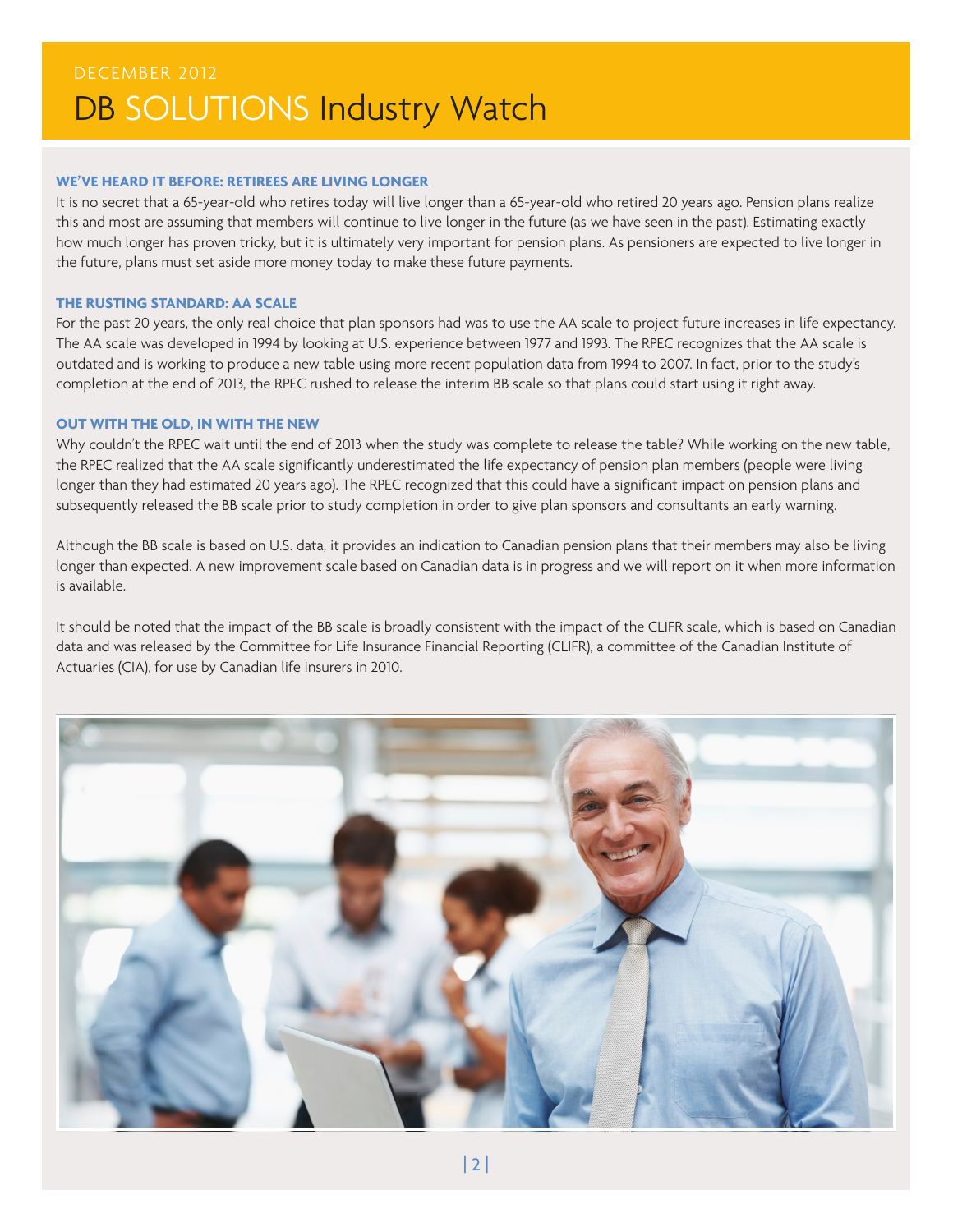#### **THE BOTTOM LINE**

We have estimated that for a typical Canadian pension plan, using the currently accepted AA scale with the UP94 mortality table, accounting and going-concern liabilities could increase by about four per cent when switching to the new BB scale. The exact amount of the increase will vary by plan based on its characteristics (e.g., gender mix, average age, pension form):





The increases could be even larger if the plan has indexed benefits or if the plan is using an older assumption than the AA scale with the UP94 mortality table. Early indications suggest that the new Canadian improvement scale may have an **even bigger impact** on pension liabilities.

### **WHAT DOES ALL THIS MEAN FOR THE AVERAGE CANADIAN PENSION PLAN?**

#### *a) Commuted value costs will likely increase*

Current CIA standards for commuted values require that the AA scale is used to estimate increases in life expectancy. This basis is likely to change to the BB scale or to a new Canadian scale, increasing the amount that plans must pay to members electing to commute their pensions.

### *b) Annuity purchase costs may increase*

To the extent that insurers are not already reflecting this increase in life expectancies in their pricing assumptions, the cost of purchasing annuities may increase. This is unlikely as insurers are already using the CLIFR scale, which is broadly consistent with the BB scale.

*c) Solvency valuation liabilities will likely increase*

Solvency valuation assumptions are based on commuted value and annuity purchase costs, meaning that solvency valuation liabilities will likely increase.

### *d) Going-concern valuation liabilities may increase*

Canadian pension actuaries are required to state that the valuation assumptions being used are reasonable. The BB scale and CLIFR scale make it increasingly difficult for the signing actuary to make this statement when using the AA scale for the valuation, meaning that going-concern valuation liabilities will likely increase.